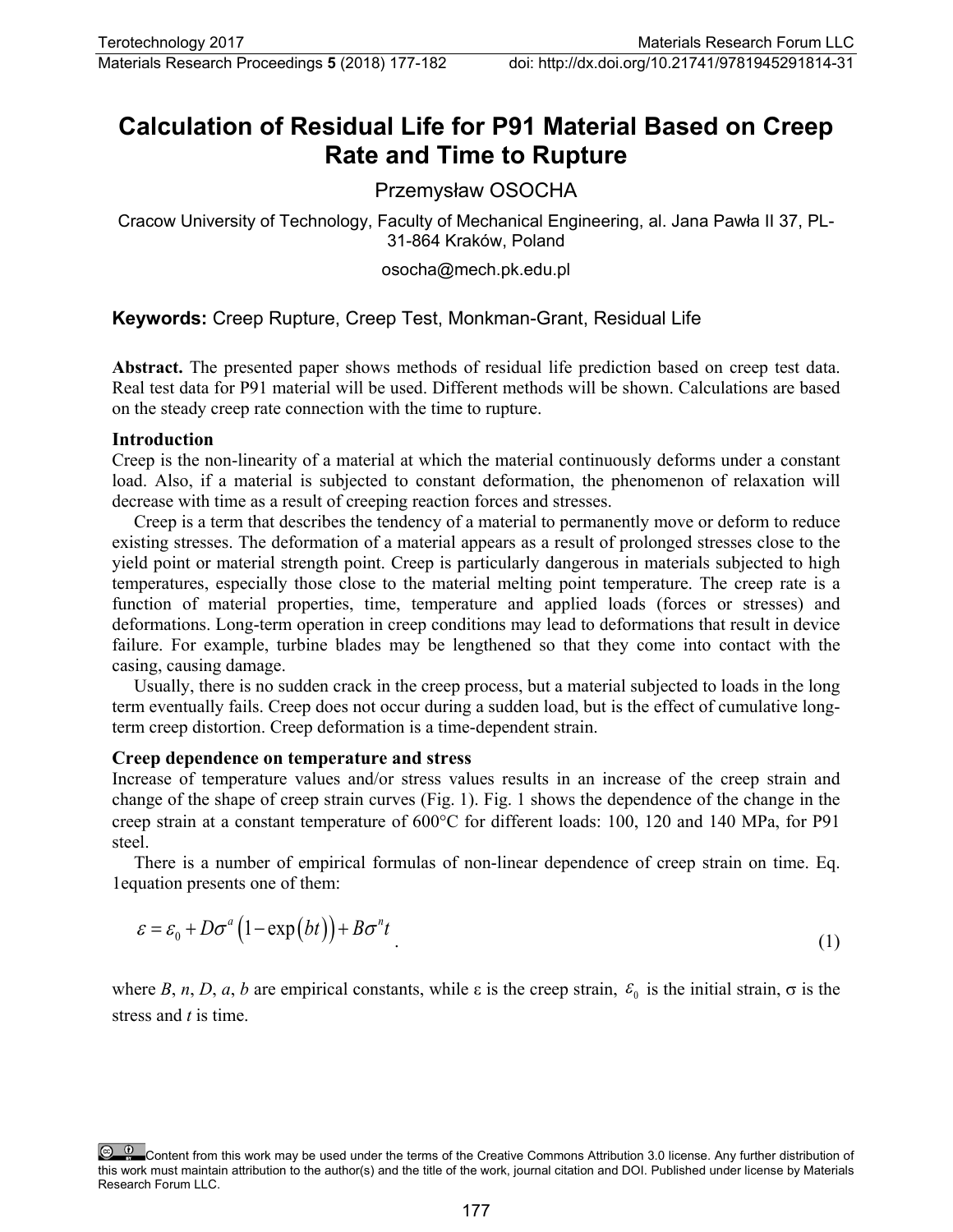Materials Research Proceedings **5** (2018) 177-182 doi: http://dx.doi.org/10.21741/9781945291814-31



*Fig. 1. Influence of temperature change on the shape of creep strain curves as a function of time for P91 steel.*

If  $t > t<sub>II</sub>$  then Eq.1 formula takes the form of Eq. 2, where  $t<sub>II</sub>$  is the time of transition from primary to secondary creep stage:

$$
\varepsilon = \varepsilon_0 + D\sigma^a + B\sigma^a t \tag{2}
$$

And in that case the creep rate is the minimal one, i.e. creep rate in Eq. 3 secondary creep stage:

$$
\frac{d\varepsilon}{dt} = B\sigma^n = \dot{\varepsilon}_{II}^c = \dot{\varepsilon}_{\min}^c \tag{3}
$$

where  $\dot{\varepsilon}_n^c$  is the creep rate in secondary creep stage, and it is minimal creep rate  $\dot{\varepsilon}_{\text{min}}^c$ .

To take into account the influence of temperature in Eq. 3 equation, the Arrhenius model is used for Eq. 4 creep rate:

$$
\dot{\varepsilon}_{\min}^c = A\sigma^n \exp\left(-\frac{Q}{RT}\right) \tag{4}
$$

where *n* is the stress exponent,  $Q$  is the creep process activation energy,  $R$  is the universal gas constant and *T* is the absolute thermodynamic temperature.

In order to determine the values of constants present in Eq. 4 equation, it is necessary to perform a series of creep tests at constant temperature as well as a series of tests at constant tension.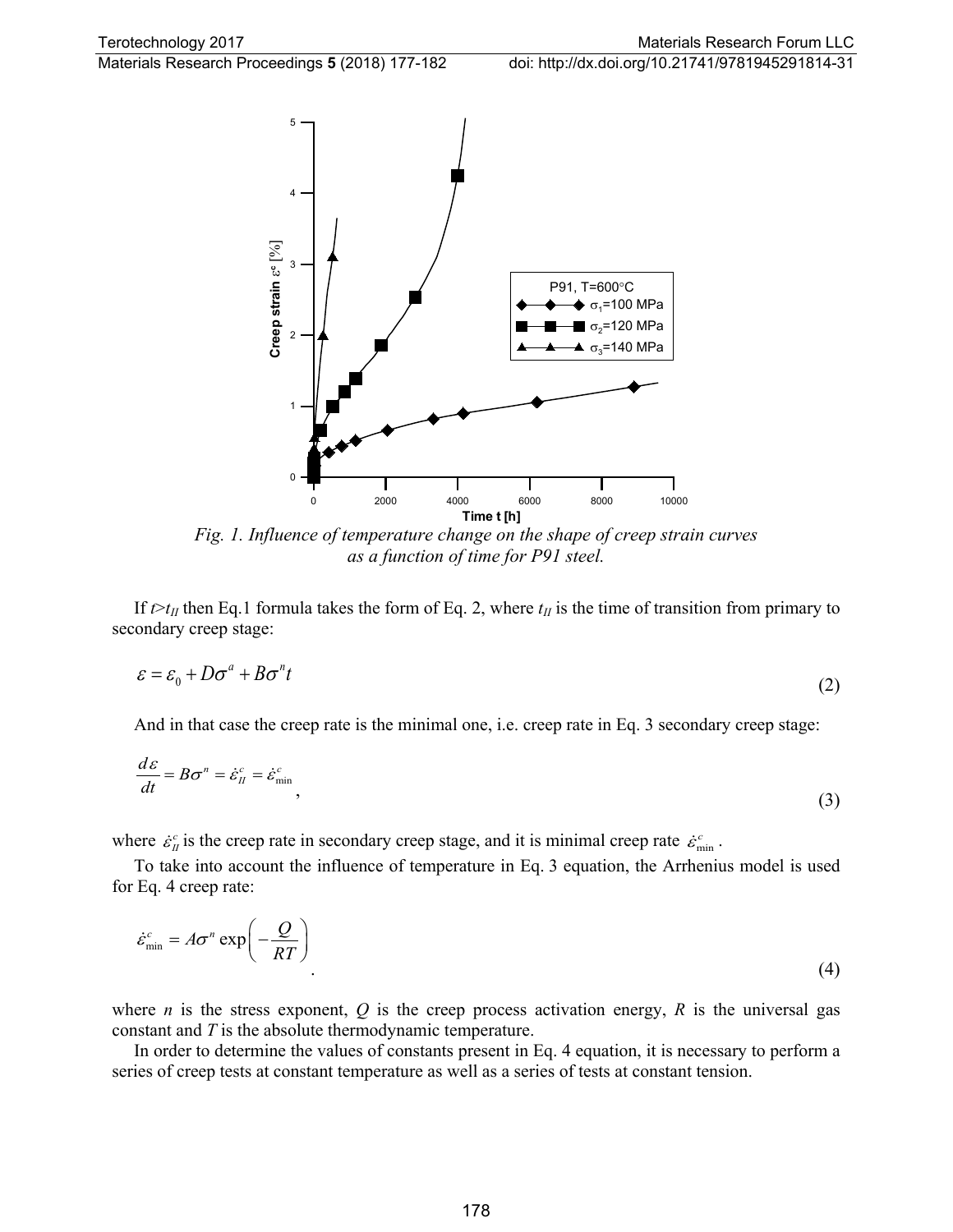For isothermal tests, the exponential factor assumes a constant value and Eq. 4 formula takes the form of the Norton-Bailey formula [1] Eq. 5:

$$
\dot{\varepsilon}^c_{\min} = B\sigma^n \tag{5}
$$

Eq. 5 equation can be linearized by logarithmising both sides of Eq. 6:

$$
\log \dot{\varepsilon}_{\min}^c = \log B + n \log \sigma \tag{6}
$$

Log-log charts of minimal creep rate  $\dot{\varepsilon}^c_{min}$  in dependence on stress  $\sigma$  are often in the form of two straight lines whose directional coefficient *n* for small stresses is of smaller value, while for higher stresses *n* is higher, which indicates the existence of different creep mechanisms for smaller and larger values of applied stress. Data for P91 steel [2] for creep tests at 600°C, 620°C and 640°C is shown in Fig. 2.



*Fig.* 2. The minimal creep rate as a function of stress  $log(\dot{\varepsilon}_{min}^c)$ - $log(\sigma)$ *for different temperatures for P91 steel.*

Using the linearized Eq. 6 formula, the coefficients of Eq. 5 formula for P91 steel were chosen. The average value of exponent *n* for the analyzed range of temperatures and stresses equals 12.34. The data from creep tests describing the dependence of minimum creep rate on stress for P91 steel is shown in Fig. 2.

#### **Methods of creep wear assessment**

When designing engineering projects with creeping processes involved, the very essential task is to determine the behavior of the material over a long time period. There are three basic methods to solve the problem: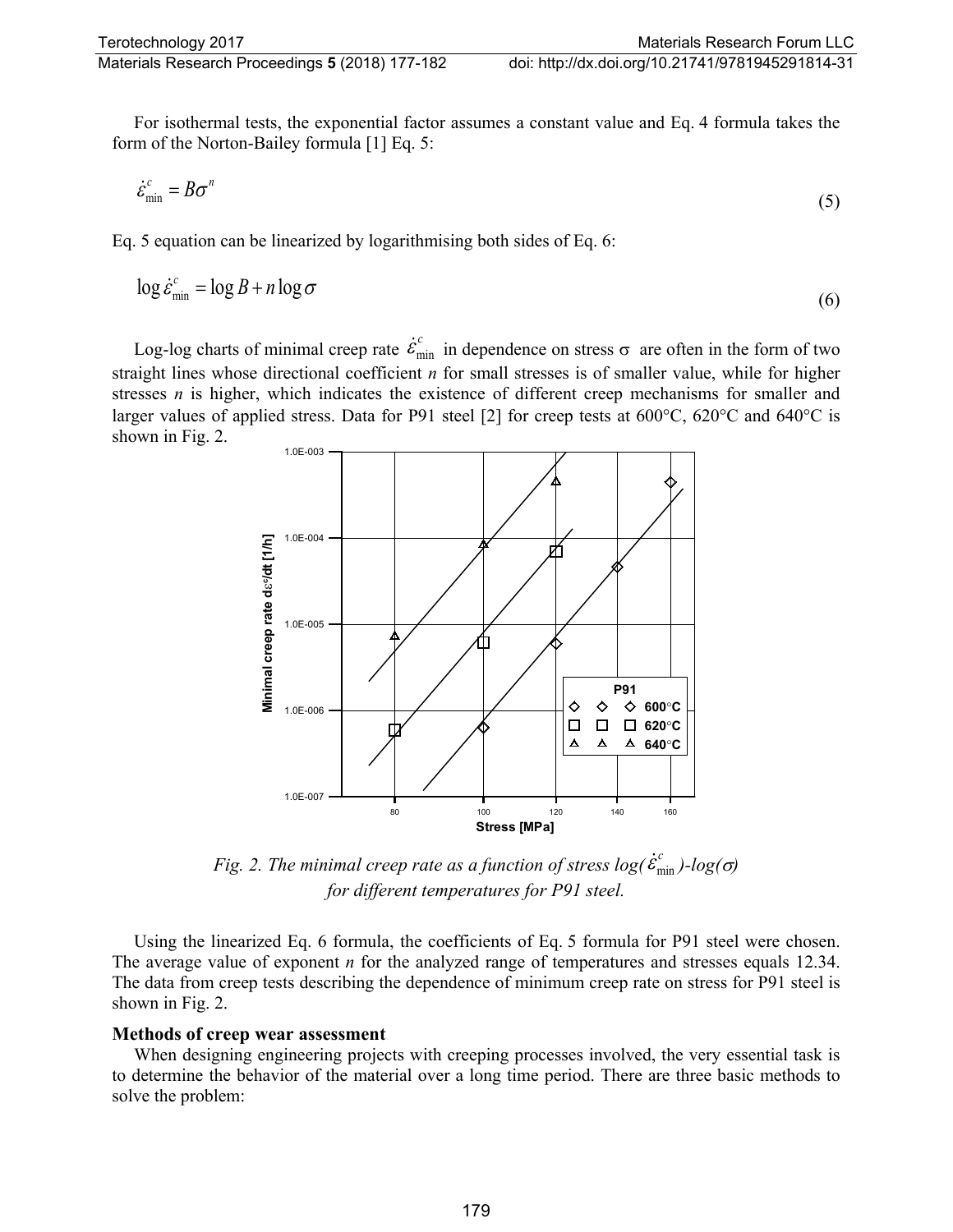1) destructive tensile tests − charts of strain change in time,

2) dependence of the minimum creep rate on time to rupture − Monkman-Grant formula [3],

3) time compensated by temperature − time-temperature parameters.

Regardless of the method chosen, the following conditions must be met:

a) the duration of the test must equal at least 10% of the planned operating time,

b) creep and/or destruction mechanisms must not change in the analyzed ranges of time, temperatures and stresses.

There is a relationship between the minimum creep rate and time to rupture [4] (i.e. Monkman-Grant formula). This dependence is based on the observation that deformation is a macroscopic symptom of total creep failure. The destruction will occur when the material damage, in the form of creep cavities and cracks formed by the joining of creep cavities, reaches a critical level. This critical level of damage  $\varepsilon_r$ , leading to rupture, can be predicted on the base of the minimal creep rate and time to rupture Eq. 7.

$$
\left(\dot{\varepsilon}_{\min}^c\right)^m \cdot t_r = K \approx \varepsilon_r \tag{7}
$$

After calculating, on the base of experimental data, constants *m* and *K*, the Monkman-Grant Eq. 7 formula allow the minimum creep rate  $\dot{\varepsilon}^c_{min}$  or time to rupture  $t_r$  to be determined.

Predicting creep strain over a long time period using extrapolation is difficult due to a number of factors, such as dispersion among experimental data, especially in terms of sample temperatures and methods of heating; available temperature ranges and trial times; microstructure changes occurring during tests and affecting the strain; and environmental impact such as oxidation, reducing effective force transmitted by the sample.

One of the first attempts to extrapolate data from creep tests was conducted by F. H. Norton (1929), known for the introduction of Eq. 5 creep formula, commonly used in model creep processes.

The relationship between the minimal creep rate (in the secondary creep stage) and the applied stress can be used during the design phase. After establishing the maximum acceptable creep rate in the secondary stage, the corresponding maximum allowable stress can be determined.

The assumption of Larson-Miller that the creep rate in the secondary creep stage is inversely proportional to the time to rupture, has been refined and presented by Monkman-Grant in the form of the following Eq. 8 formula:

$$
\left(\dot{\varepsilon}_{\min}^c\right)^m \cdot t_r = K \tag{8}
$$

where *K* and *m* are constants.

Eq. 8 equation, known as the Monkman-Grant formula, on the log-log plot of the minimum creep rate as a function of time to rupture for a given material (Fig. 3) should have a directional coefficient of constant value regardless of temperature or applied stress. Eq. 8 equation can be linearized to form the following Eq. 9 equation:

$$
\log \dot{\varepsilon}_{\min}^c = -\frac{1}{m} \log t_r + \log K \tag{9}
$$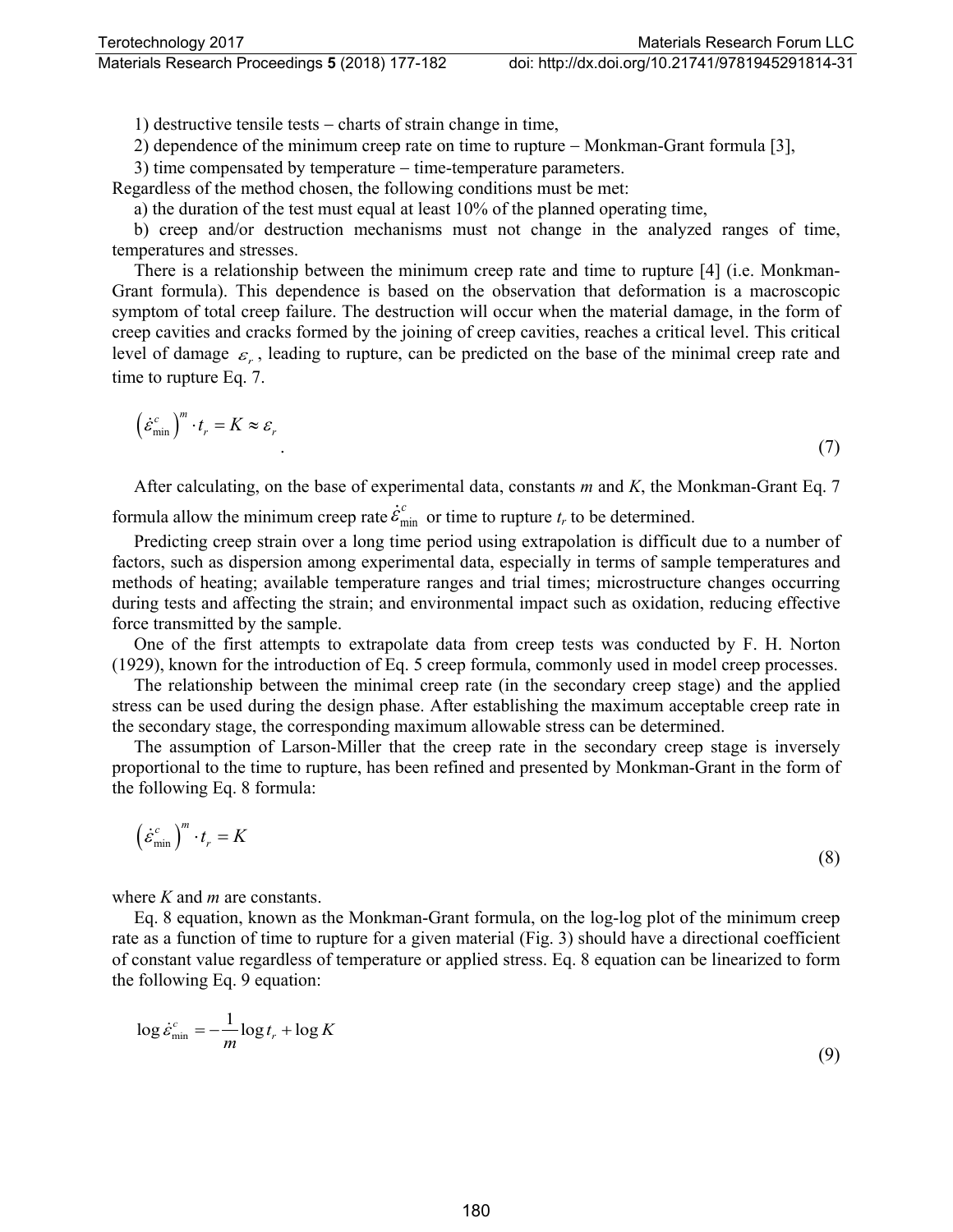Creating a log-log plot of time to rupture, depending on the minimum creep rate, results in a straight line. It is possible to determine the constants *K* and *m* this way. The constant *m* is usually in the range from 0.8 to 1.2.

When the material constants in the Monkman-Grant Eq. 8 formula are determined on the base of experimental data, it is possible to determine the associated minimum creep rate assuming the operational life time of the element, get to know the minimum creep rate (eg. from measurements) and calculate the time to rupture.

#### **Results**

To estimate the time to rupture, knowing the creep rate in the secondary creep stage, the minimum creep rate for a given stress and temperature can be measured experimentally or calculated from Eq. 4 formula if constants *A* and *Q* are determined. After determining the minimum creep rate, time to rupture for the analyzed material can be determined from the Monkman-Grant Eq. 8 formula.



*Fig. 3. Monkman-Grant dependence plot for P91 steel.*

The Monkman-Grant formula along with the Norton formula can be used for extrapolation. The minimum creep rate associated with the assumed time to rupture can be read from the Monkman-Grant chart (Fig. 3), and then the stress that produces such a minimum creep rate can be determined from the Norton Eq. 5 formula. The Monkman-Grant dependence for P91 steel is shown in Fig. 3.

Using the Monkman-Grant formula and the Norton formula, the maximum allowable stress under the given operating conditions can be determined for the assumed element life time. From the Monkman-Grant Eq. 8 equation, for the P91 steel shown in Fig. 3, it can be stated that for the time to rupture of 100,000 hours, the minimum creep rate is  $1.6 \cdot 10^{-7}$  [1 / hour]. In turn, from the Norton Eq. 5 equation shown in Fig. 2, it can be read that this creep speed [5] at 600°C is achieved at a stress level of 88 MPa.

## **Conclusion**

The selected methods presented in this paper allow for the calculation of creep strain or time to rupture for engineering materials like P91 steel. But for the reliability of calculations, a rich set of creep test data is required. The paper presents used theory, all used equations, real material data are presented in the charts. All the calculations are explained step by step. The calculations shown could